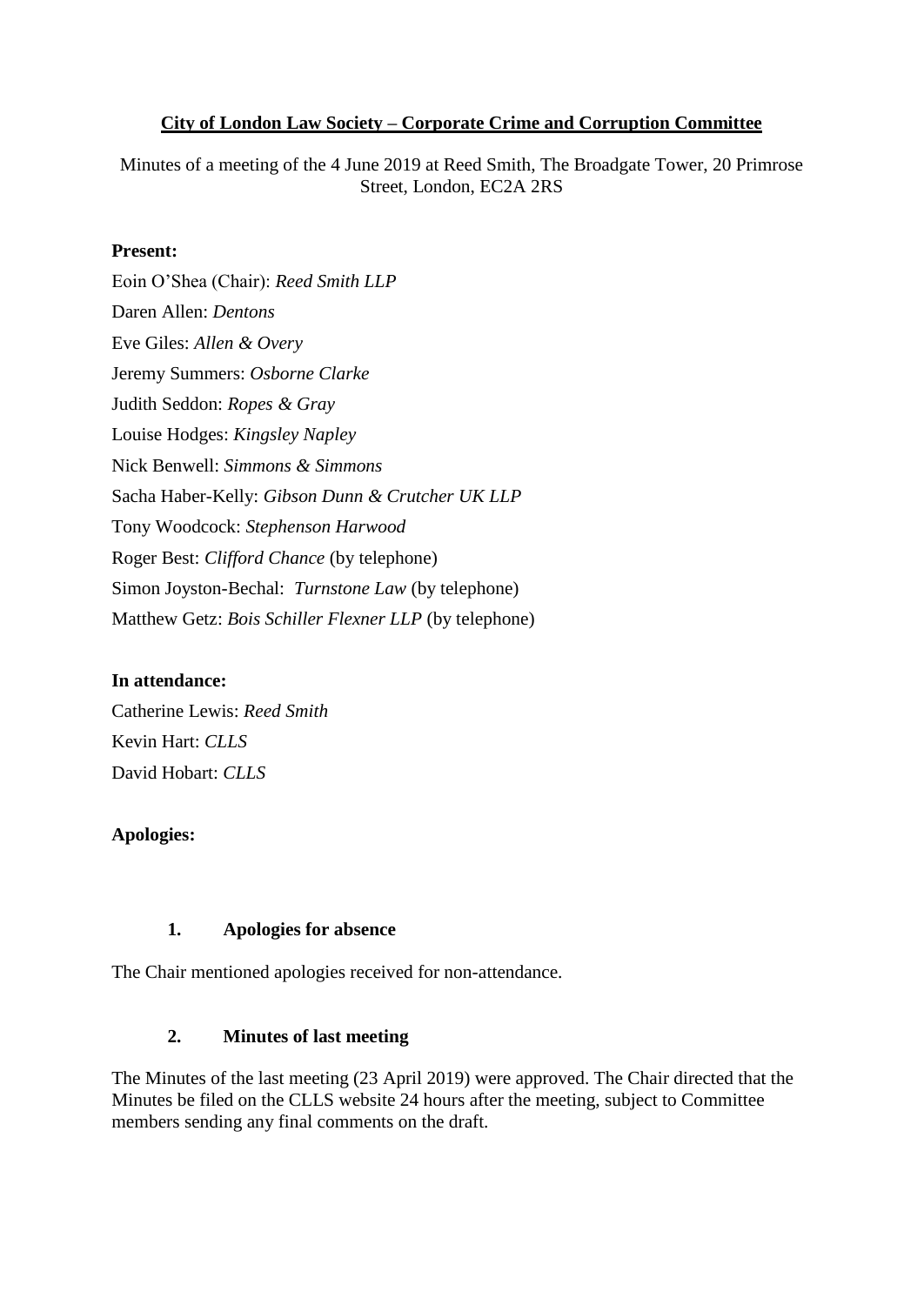# **3. Home Office Joint Anti-Corruption Unit, Focus on Business**

The Chair informed the Committee that he had been contacted by Freshfields Bruckhaus Deringer LLP who is liaising with the Home Office Joint Anti-Corruption Unit. The Chair suggested that the Anti-Corruption Unit be invited to meet the whole Committee.

AML/future of SARS. Paul Phillips office, SRA might know [David to call]

## **4. Pre-Interview Disclosure & Interview Practices**

The Chair referred to the approach made to the SFO on behalf of the Committee regarding note-taking and undertaking. The Chair noted that the issue regarding taking notes at interviews had been addressed. As to undertakings, the Chair noted that the SFO was amenable to consultation on the matter. In advance of the meeting, the Chair circulated copy of letter sent to SFO to the Committee. As at the date of the meeting, there had not been a response from the SFO. The Chair noted that the Law Society not heard back either.

Having written to the SFO recently, Chair did not propose that the Committee write further. The matter can be reviewed around the time of the next meeting.

The Committee discussed the response for the SFO regarding pre-interview disclosure. The Committee agreed that it was in interest of sensible interview to have documents. Some members of the Committee had experience of the SFO referring to a policy whereby disclosure was not provided in advance of a Section 2 interview. It was noted that there was no known policy and this approach by the SFO was inconsistent.

The Chair agreed that the Committee should monitor this and members to advise the Chair on developments so it can be considered whether a formal approach is needed.

It was also noted that it was sometimes difficult to obtain transcripts following a Section 2 interview.

## **5. Practice / Legal updates**

There was a discussion about the upcoming release of the new SFO guidance. The Chair sought comments from Committee as to their views on what the guidance may contain.

It was discussed that the judgment of the appeal in KBR Inc v SFO was expected at the end of the year.

## **6. Privilege-Waivers and SFO approach to cooperation**

See item (4) above.

### **7. Upcoming consultations / legislation**

The Global Investigation Review conference is to take place on 12 June 2019. It was noted that Lisa Osofsky of the SFO would be speaking at this event.